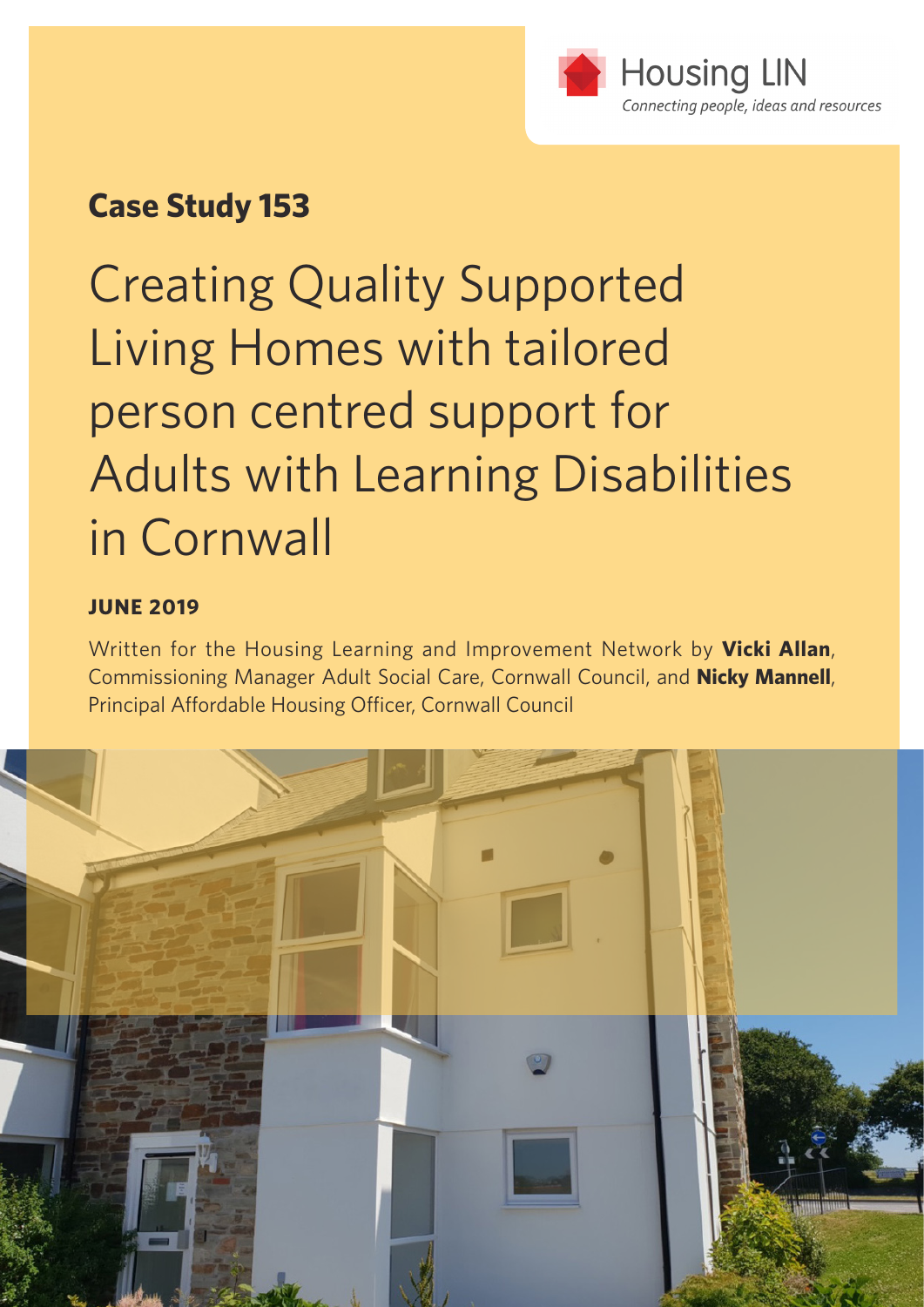### Summary

Tregorrick Way is a large housing development with a mix of privately owned, rented and affordable housing in the heart of a large town in mid Cornwall. As part of the Council's affordable homes

programme, eight units (originally designated for commercial units) were purchased by the Affordable Housing Team to help Adult Care meet its priority to provide quality housing options for learning disabled adults. The units being at least 70m<sup>2</sup> we knew would give us a brilliant opportunity to provide high calibre accessible homes. WainHomes, the developer, made a planning application to convert the units to residential. This change of use was presented to the local town council with support from housing and adult care and this was positively supported by them.



*Tregorrick Way, St Austell, outside of the four ground floor block*

# Background of Supported Living in Cornwall

Cornwall Council is committed to providing quality homes for adults with eligible adult social care needs that enable people to play an active role in local communities. As part of this approach we recognised the need to improve housing options for people with a learning disability. Consultation with people who use our services was very clear in stating a desire for their own front door and that friends and family could visit whenever they wanted. These flats gave us a chance to do just that.

### Partnership

This partnership also includes WainHomes as the developer, and Cornwall Housing Limited (CHL) who is the landlord of this new Supported Living Scheme. All tenants have a secure tenancy and CHL provide the housing management function. A tripartite agreement was set up between Adult Social Care Commissioning, the care provider Havencare and Cornwall Housing Ltd. This agreement set out the principles for working together effectively for the benefit of all parties. It also made really clear which organisation was responsible for what.

Adult Social Care has a joint contract with NHS KERNOW CCG for care and support providers to deliver person centred quality care through the Supportive Lifestyles Service Specification. This is an outcome focussed, strength based specification that empowers providers to deliver tailored support flexibly and creatively to enable individual tenants to live ordinary lives.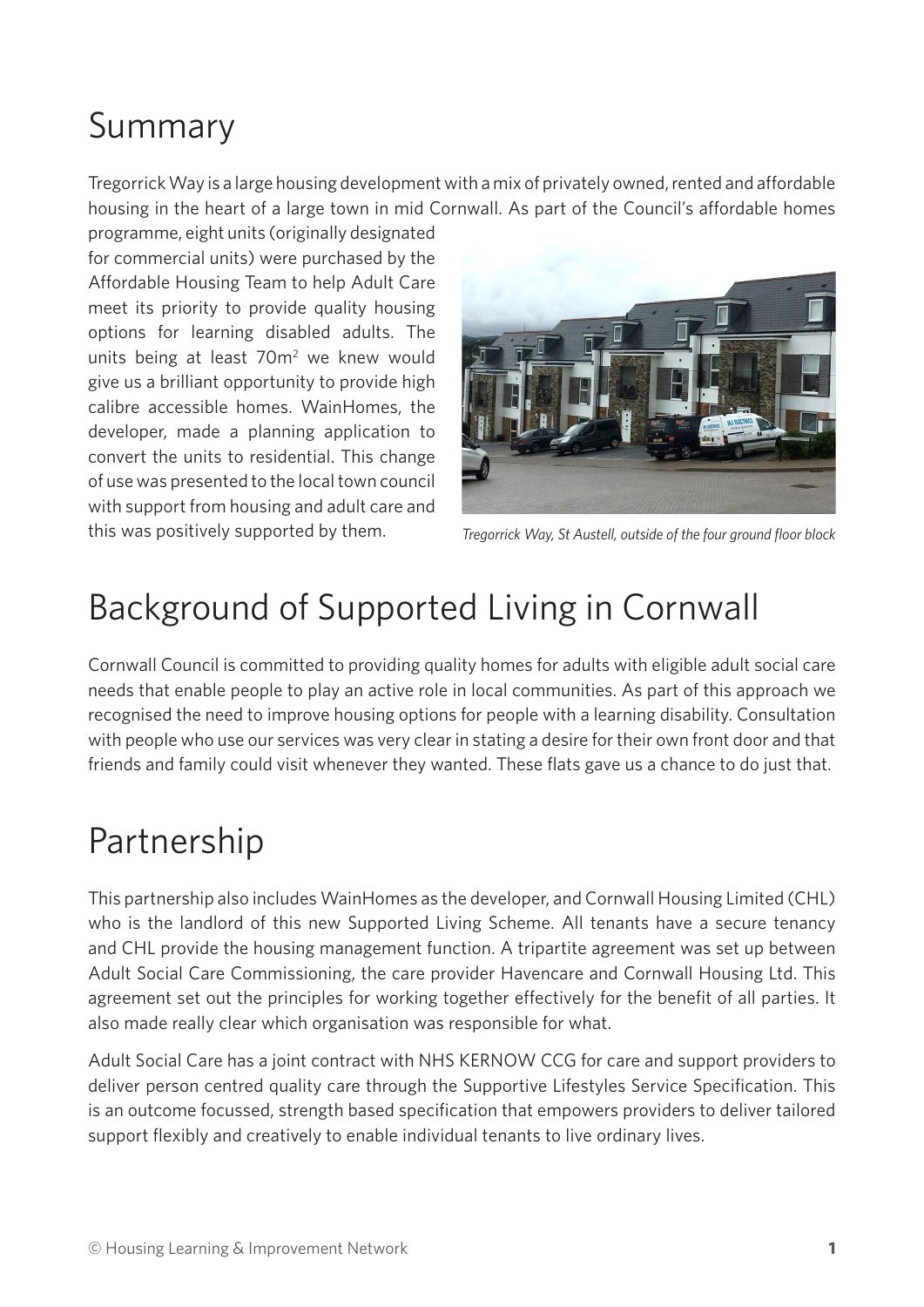### How we did it

This Supported Living Scheme was designed and built in partnership with WainHomes, Cornwall Council Housing and Adult Social Care Commissioning. The units were purchased using Cornwall Council's HRA 1-4-1 capital receipts, Social Care Capital Grant, and funding following a successful bid to the Department of Health, Housing and Technology Fund to provide homes and assistive technology for adults with learning disabilities.

Each of the spacious 1-bedroom homes feature a range of assistive-technology, tailored to individual tenants needs. This enables proportionate care and support to be delivered and also provides tenants with independence building and least restrictive support. The technology involves a range of options, including Just Checking; Autonome, a web based application that supports tenants to develop independence skills; and Eco Dot, which feed into the main community 'Hub'. The care and support team at Havencare provide a consistent staff team who work with tenants to achieve their individual outcomes and meet their daily needs. The staff team also champion the use of tech enabled care.

All the flats are fully accessible with some having specialist equipment such as tracking hoists fitted so that individual's needs could be met with dignity, and this was a partnership approach with Occupational Therapists, Health Professionals and Social Care teams locally.

The first tenants moved into the scheme in Dec 2018 and these homes are now fully occupied by tenants with a variety of health and social care needs living in their own flats.

### Tenants' Journey

For all the tenants this Supported Living Scheme is their first independent home. Three individuals have moved from residential care and four were living at home with parents and family. One individual has moved back to Cornwall enabling him to reconnect with his siblings and wider family who live locally. The community hub is the heart of this supported living development providing tenants with access to a shared space offering social opportunities and a range of activities. The hub is available at structured times and provides opportunities for people to develop relationships and strengthen links with the wider community.



*Pictures of the hub*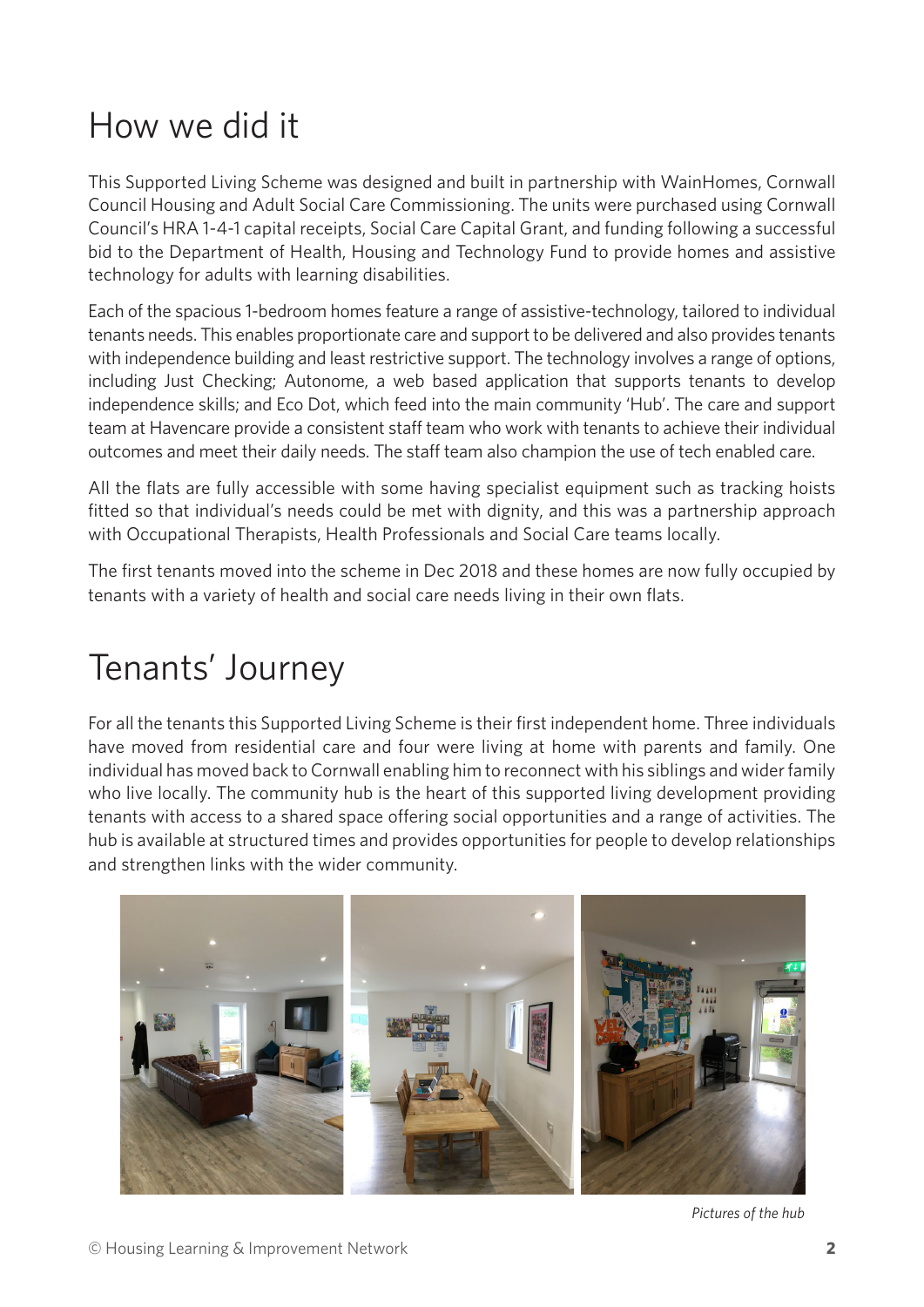*"My name is Kerry, and I moved into my own flat on the 3rd January. I really enjoy the freedom of my own safe space to call home and I know that should I need any support I can just ask the staff in the 'Hub' at any time of the day.*

*I love living in my new home. I have some great people around who are happy to help and I am looking forward to the warmer months so I can get out in the garden to grow some fruit and veg and feed the birds"*





*"I'm glad to be back living near family. Living here I can choose how I spend my time, either in my flat or here (in the community hub).*

*It's different from my residential home in Plymouth. There are lots of Hub activities during the week. I've known some of the other people before, but I'm now getting to know everyone else."* 

### Mark Tenant, Porthpean Supported Living Scheme

 *"As an authority we have been able to utilise capital funding to purchase and design some great homes to meet a range of specialist needs. The homes themselves feel spacious and modern and definitely not institutional at all. I believe that this project was so successful due to the passion and dedication of staff involved who were prepared to listen to and understand the needs/requirements of different departments of the council, the external partners and the people that were moving in, including their families and carers, making this scheme work for everyone."* 

#### Nicky Mannell Principal Affordable Housing Officer, Cornwall Council



*Mark opening his front door Kerry in the hub Brandon hoovering his lounge*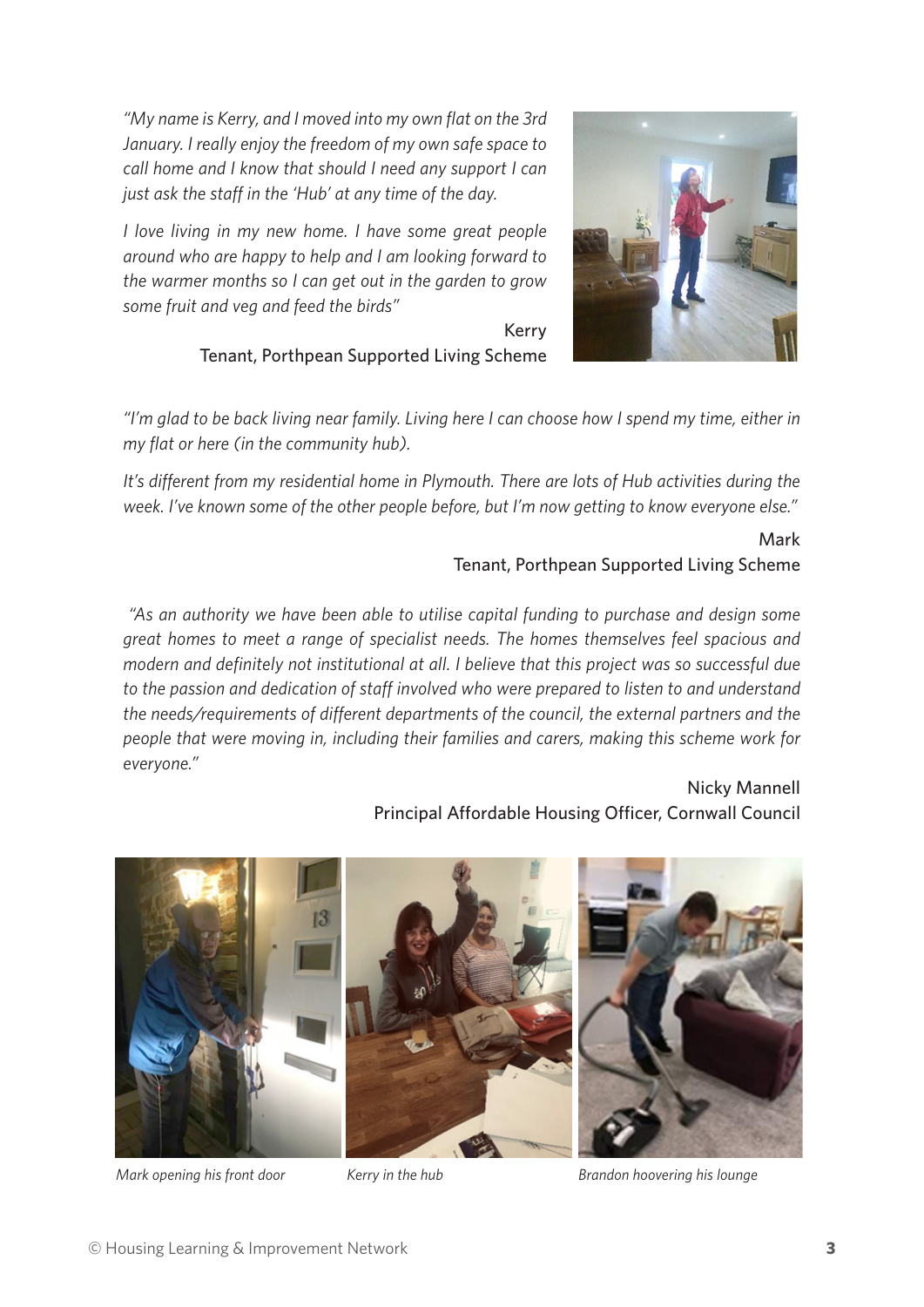*"WainHomes was delighted to be asked to work with Cornwall Council to deliver the 8 bespoke Supportive Living Units at Tregorrick Way. Initial feedback shows that the project has been a great success and we hope that it gives us a blueprint for other partnership deals in the future, where we can assist in meeting specific housing needs in our communities."*

> Peter Crawford Land Manager at WainHomes

### Lessons Learned

Working together is sometimes easier said than done! Coordinating the development, design, different departments with different needs, commissioning the right care and support and assessing referrals for individuals to move in takes a lot of time, energy, understanding and patience.

One of the biggest differences is pace. Housing timelines and adult social care timelines are often very different and can be difficult to manage. We worked really hard to identify people that wanted to live at this scheme, as far in advance as possible. Lining this up with completion dates and snagging issues did cause some delays. We now have a Construction Project Manager from our Capital Projects Team to support negotiations between us and the developer. This role will help immensely in reducing staff time from adult social care commissioning and housing previously spent in these areas.

We also underestimated the amount of time it takes for social care to complete all the statutory work required to enable tenants without capacity to move into their own homes. This work needs to take place as early as possible but also to recognise that statutory process and decision making can be complex. Good clear and timely communication with all parties is key. We have worked hard to establish a nominations agreement and clear voids process and it is helpful to have a strong working relationship with our housing management organisation.

The impact of this scheme has been significant. Some of the tenants never expected to have an opportunity to live more independently and some felt quite nervous about doing so. One of these individuals stated prior to moving in that she wouldn't want to use the hub and is now one of its main event organisers! In addition, it isn't just about the people living at Tregorrick Way; it's their families that have benefited too. Several parents were the main carers and now have opportunities to spend more time with other children, look for work or look forward to retirement.

*"Kerry has always wanted a flat of her own. Something I thought would never happen. She was very unhappy in residential care.*

*Since moving in on January 2nd this year, life has been totally changed for Kerry and myself. She loves her flat and her life there; I am amazed at the difference in her. She is much happier, more relaxed and active now".*

#### Joyce, Kerry's Mum

We are already developing our next joint scheme in Penzance and planning a new build development in Launceston. We will use our experiences from this development to inform these making them just as successful but maybe a little smoother in their delivery.

If you would like to know more about this scheme and how we worked together, give us a shout.